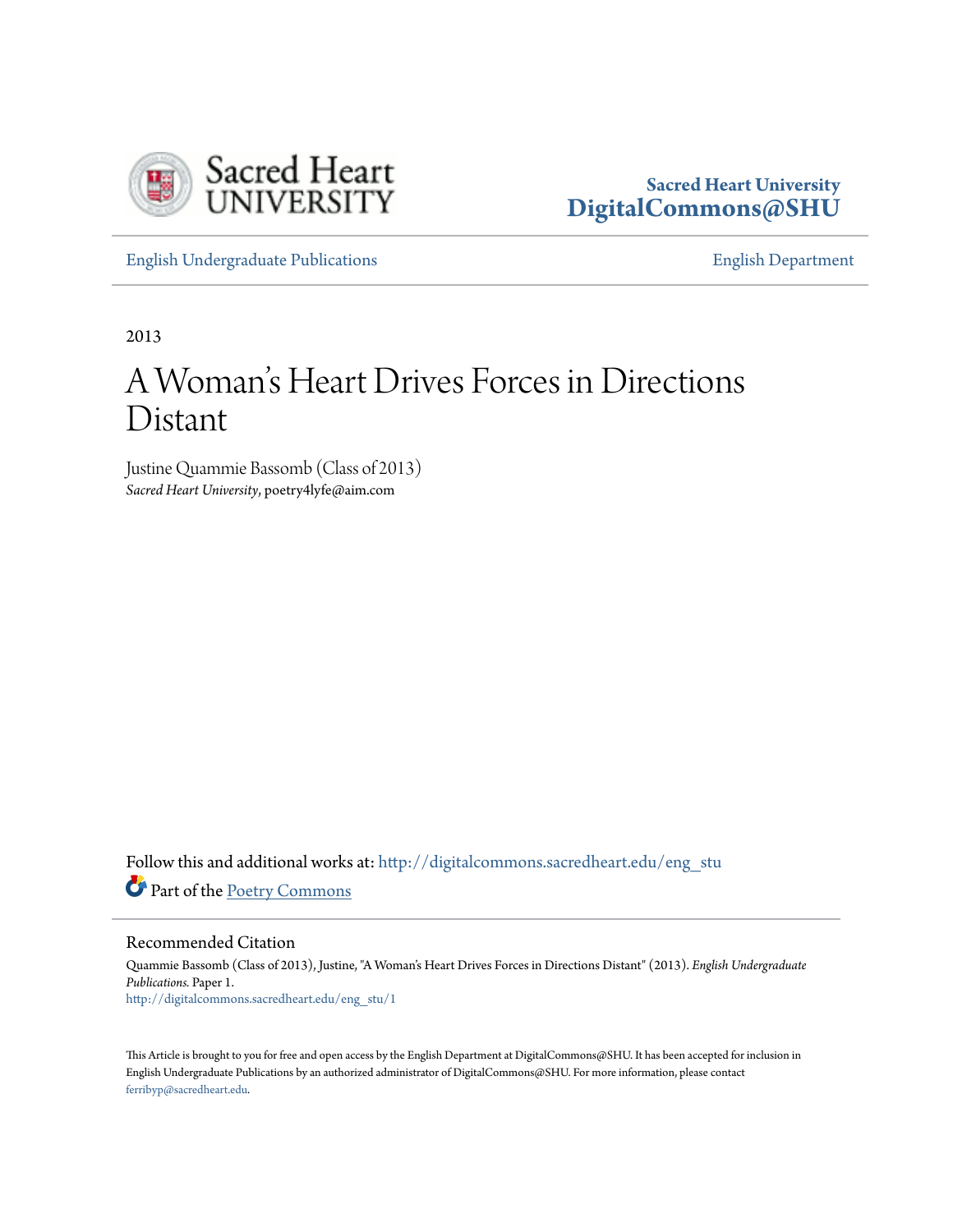## **The Insider**

She sorrowfully stares out the window. It is raining again. She watches the empty street filled with invisible pepper pods of people skidding into one another. And she feels in her heart the thunderstorms and screws of lightning streaking down the bloody arteries leaving slivers of silver incisions. A facial cheek presses against the mirror window leaving the close resemblance of her presence. But even her presence is shadowed and the imprint disappears as she removes her face. There is no sign of her. And the rain heaves and sputters hitting her window. A comrade.

The weather is a bitter friend with her 'til her every end. She speaks to the wind because only air knows the human spirit. She laughs with the croaking trees for only they understand the hysteria brought on by loneliness. Unable to truly touch with their scissor like branches they only know shrieking and scratching. She cries with the rain; since no other element sheds that much desperate moisture. Such destructive forces of nature and yet so fragile. Needing the backing of environment she is unstable. Structures threaten her sound judgment and she wonders why she can't stand upright, alone.

The buildings continue to stand tall and their foundations never shake but they aren't people, are they? They creak and they shiver but are they like she? Do they moan when the branches scratch their tile exterior? Can houses weep?

Lives occur inside their walls. Existence is born when families are formed but is that just another perception? Like a dollhouse with tiny lights and miniature furniture she asks, 'Does this house lie to survive like me?' She destroys empty buildings, vacant lots of space. But if anyone learns of her emptiness they might destroy her.

She is Frankenstein's monster, remaining on the fringes of a world where alienation acts and walks and interacts with the never befriended. Created to eventually destroy she won't ever be free unless like the sad houses and exhausted elements, she rebuilds herself foundation first.

## **Maelstrom**

Her hair levitates like soy sauce and she bounds into the room on her ballpoint spindles. She picks at the floor with toes, jukebox needles on energizers, and she moves with kinetic flourish. Speed doesn't know fast compared to her skirts relationship with the floor or her bodies bond with her partner. She can do what she likes: jump on his back, nibble his nose even crush the big feet of flirty competition and she would still be loved with her torpedo turbulence.